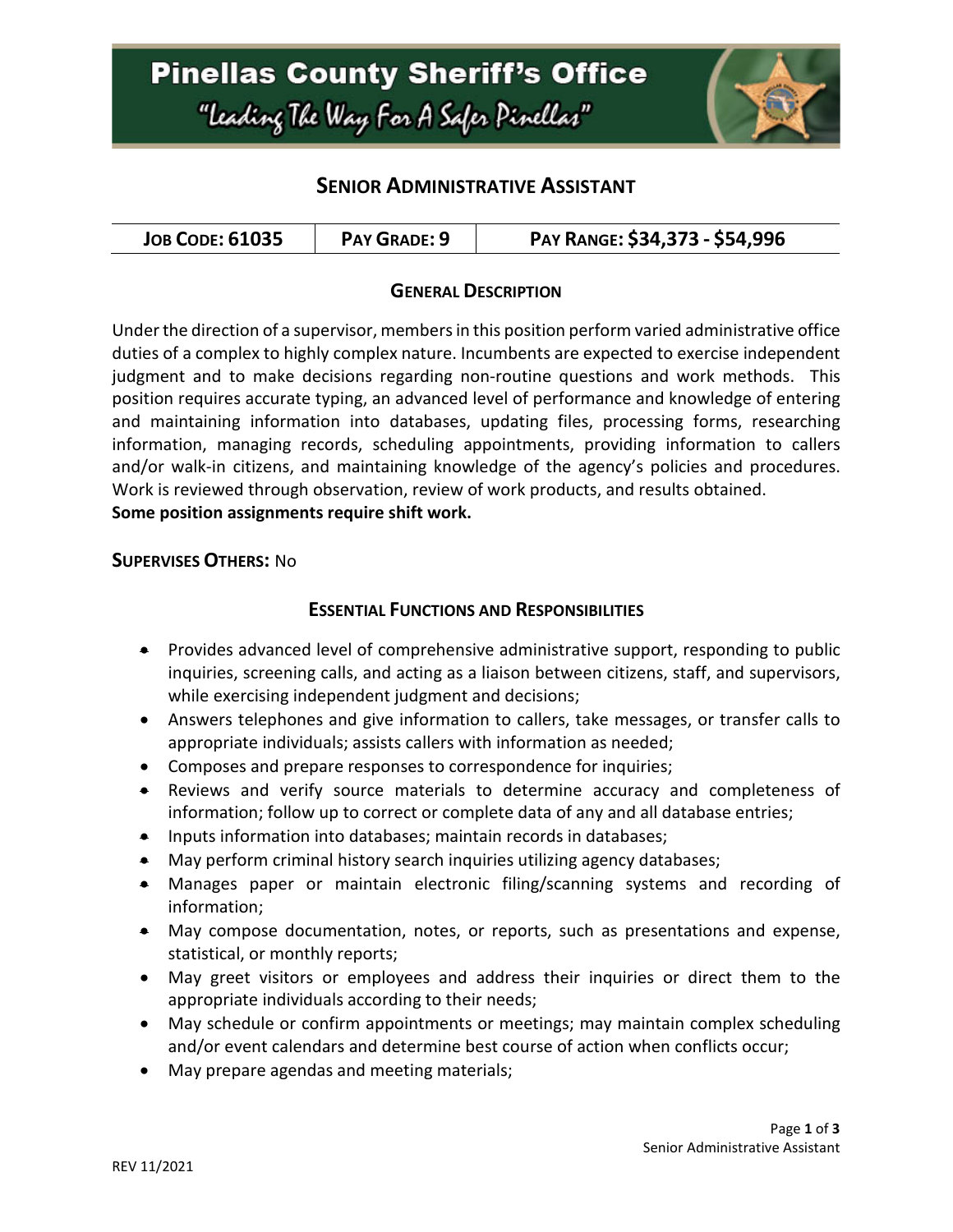# **Pinellas County Sheriff's Office** "Leading The Way For A Safer Pinellas"



- Operates office equipment, fax machines, scanners, copiers, and may arrange for repairs when equipment malfunctions;
- May conduct research, collecting information on non-technical, operational, or administrative issues and prepare summary of research findings;
- Enters, updates, processes, and maintains records, files, applications, and/or forms
- May monitor various supply inventories and enter requisitions;
- May process timekeeping, attendance, overtime, and time-off requests for department submission to payroll;
- May notarize documents;
- Reviews, redacts, and disseminates documents;
- May make travel arrangements;
- Participates in Sheriff's Office recruitment and community relations activities as directed;
- **Specialized functions and responsibilities may vary by area of assignment**

Regular and reliable attendance is required as an essential function of the position.

This position may be considered essential and, in the event of an emergency or natural disaster, may be required to work.

This list is not intended to be all-inclusive, and you may not be responsible for every item listed. The employer reserves the right to assign additional functions and responsibilities as necessary.

### **QUALIFICATIONS**

- High school graduation or equivalent diploma from an institution accredited by an accrediting body recognized by the U. S. Dept. of Education or licensed as a degree granting institution by the Commission for Independent Education AND three (3) years' experience in a clerical office environment
- Data entry score of 80% accuracy
- Typing speed of 25 wpm
- Must possess a valid Florida driver's license